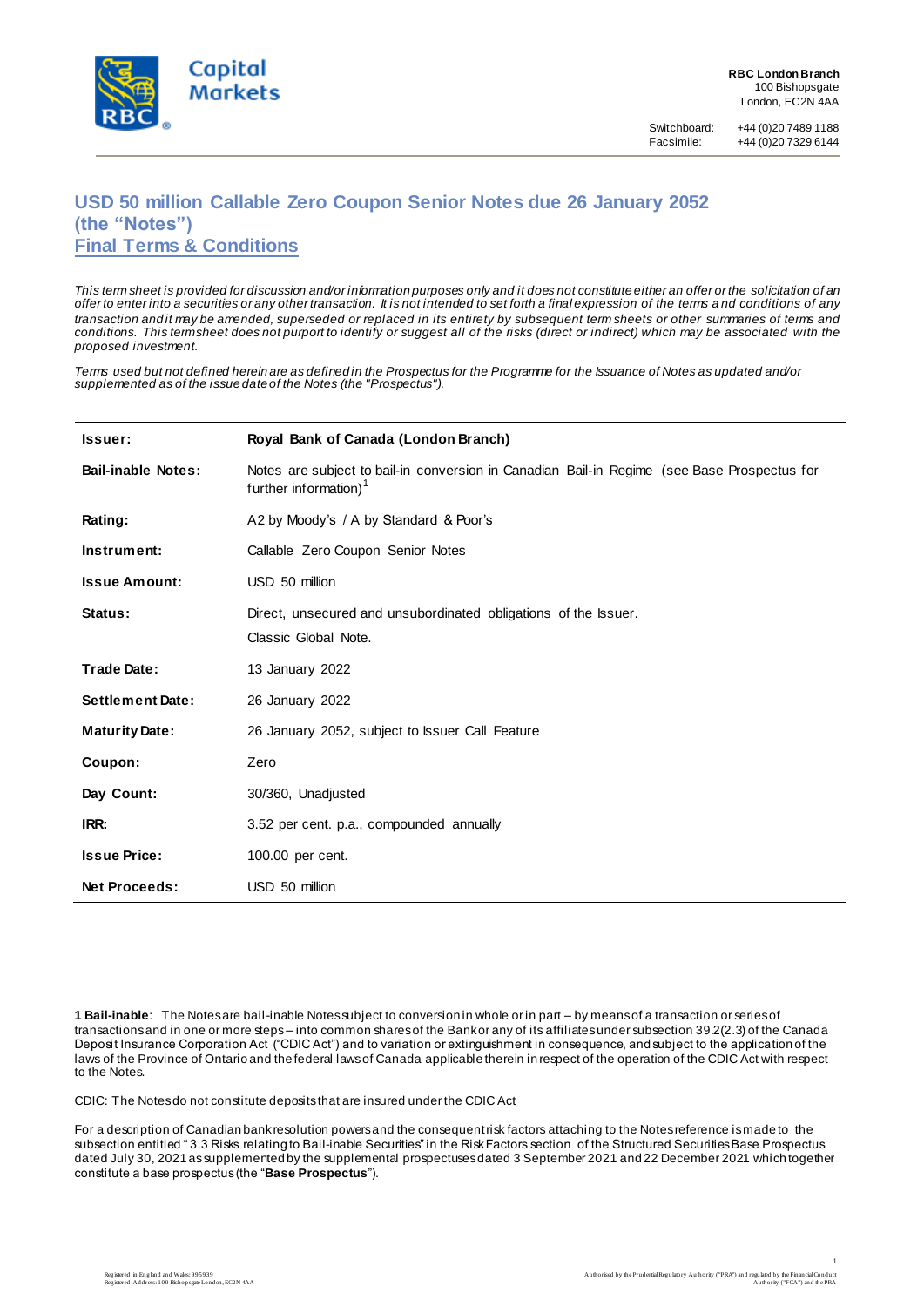

Switchboard: +44 (0)20 7489 1188 Facsimile: +44 (0)20 7329 6144

## **Redemption Amount Schedule:**

Final Redemption Amount if Maturity Date is subject to Issuer Call Feature:

| <b>Redemption Price</b><br>Date<br>26-Jan-2027<br>118.883427% | Cash Amount (Per<br><b>Issue Amount)</b> | Cash Amount (Per<br>Denomination) |
|---------------------------------------------------------------|------------------------------------------|-----------------------------------|
|                                                               |                                          |                                   |
|                                                               | 59,441,713.50                            | 1,188,834.27                      |
| 26-Jan-2028<br>123.068124%                                    | 61,534,062.00                            | 1,230,681.24                      |
| 26-Jan-2029<br>127.400122%                                    | 63,700,061.00                            | 1,274,001.22                      |
| 26-Jan-2030<br>131.884606%                                    | 65,942,303.00                            | 1,318,846.06                      |
| 26-Jan-2031<br>136.526944%                                    | 68,263,472.00                            | 1,365,269.44                      |
| 26-Jan-2032<br>141.332693%                                    | 70,666,346.50                            | 1,413,326.93                      |
| 26-Jan-2033<br>146.307603%                                    | 73, 153, 801.50                          | 1,463,076.03                      |
| 151.457631%<br>26-Jan-2034                                    | 75,728,815.50                            | 1,514,576.31                      |
| 26-Jan-2035<br>156.788940%                                    | 78,394,470.00                            | 1,567,889.40                      |
| 26-Jan-2036<br>162.307910%                                    | 81,153,955.00                            | 1,623,079.10                      |
| 168.021149%<br>26-Jan-2037                                    | 84,010,574.50                            | 1,680,211.49                      |
| 26-Jan-2038<br>173.935493%                                    | 86,967,746.50                            | 1,739,354.93                      |
| 26-Jan-2039<br>180.058023%                                    | 90,029,011.50                            | 1,800,580.23                      |
| 26-Jan-2040<br>186.396065%                                    | 93,198,032.50                            | 1,863,960.65                      |
| 26-Jan-2041<br>192.957207%                                    | 96,478,603.50                            | 1,929,572.07                      |
| 26-Jan-2042<br>199.749300%                                    | 99,874,650.00                            | 1,997,493.00                      |
| 26-Jan-2043<br>206.780476%                                    | 103,390,238.00                           | 2,067,804.76                      |
| 26-Jan-2044<br>214.059148%                                    | 107,029,574.00                           | 2,140,591.48                      |
| 26-Jan-2045<br>221.594030%                                    | 110,797,015.00                           | 2,215,940.30                      |
| 26-Jan-2046<br>229.394140%                                    | 114,697,070.00                           | 2,293,941.40                      |
| 26-Jan-2047<br>237.468814%                                    | 118,734,407.00                           | 2,374,688.14                      |
| 26-Jan-2048<br>245.827716%                                    | 122,913,858.00                           | 2,458,277.16                      |
| 26-Jan-2049<br>254.480852%                                    | 127,240,426.00                           | 2,544,808.52                      |
| 26-Jan-2050<br>263.438578%                                    | 131,719,289.00                           | 2,634,385.78                      |
| 26-Jan-2051<br>272.711616%                                    | 136,355,808.00                           | 2,727,116.16                      |
| 26-Jan-2052<br>282.311065%                                    | 141, 155, 532.50                         | 2,823,110.65                      |

**Issuer Call Feature:** Issuer has the right to call the Notes per the above Redemption Amount Schedule in w hole but not in part only on every 26 January, from and including 26 January 2027 up to and including 26 January 2051 upon giving 5 business days' notice, provided that w here the redemption w ould lead to a breach of the Issuer's TLAC requirement each redemption w ill be subject to the prior approval of the Superintendent of Financial Institutions (Canada).

**Business Days:** London, New York and Taipei

**Business Day Convention:** Follow ing

**Denominations:** USD 1 million

Governing Law: Province of Ontario and the law s of Canada applicable therein

Form of Notes: Bearer Notes. Temporary Global Note exchangeable for a Permanent Global Note.

**Attornment:** By acquiring the Notes, each Noteholder (including each beneficial ow ner) is deemed to attorn to the jurisdiction of the courts in the Province of Ontario in Canada w ith respect to the CDIC Act and the law s of the Province of Ontario and the federal law s of Canada applicable therein

Listing: **Indeed Stock Exchange – Global Exchange Market** 

**Documentation:** Under the existing EMTN Programme, including the Prospectus as supplemented from time to

2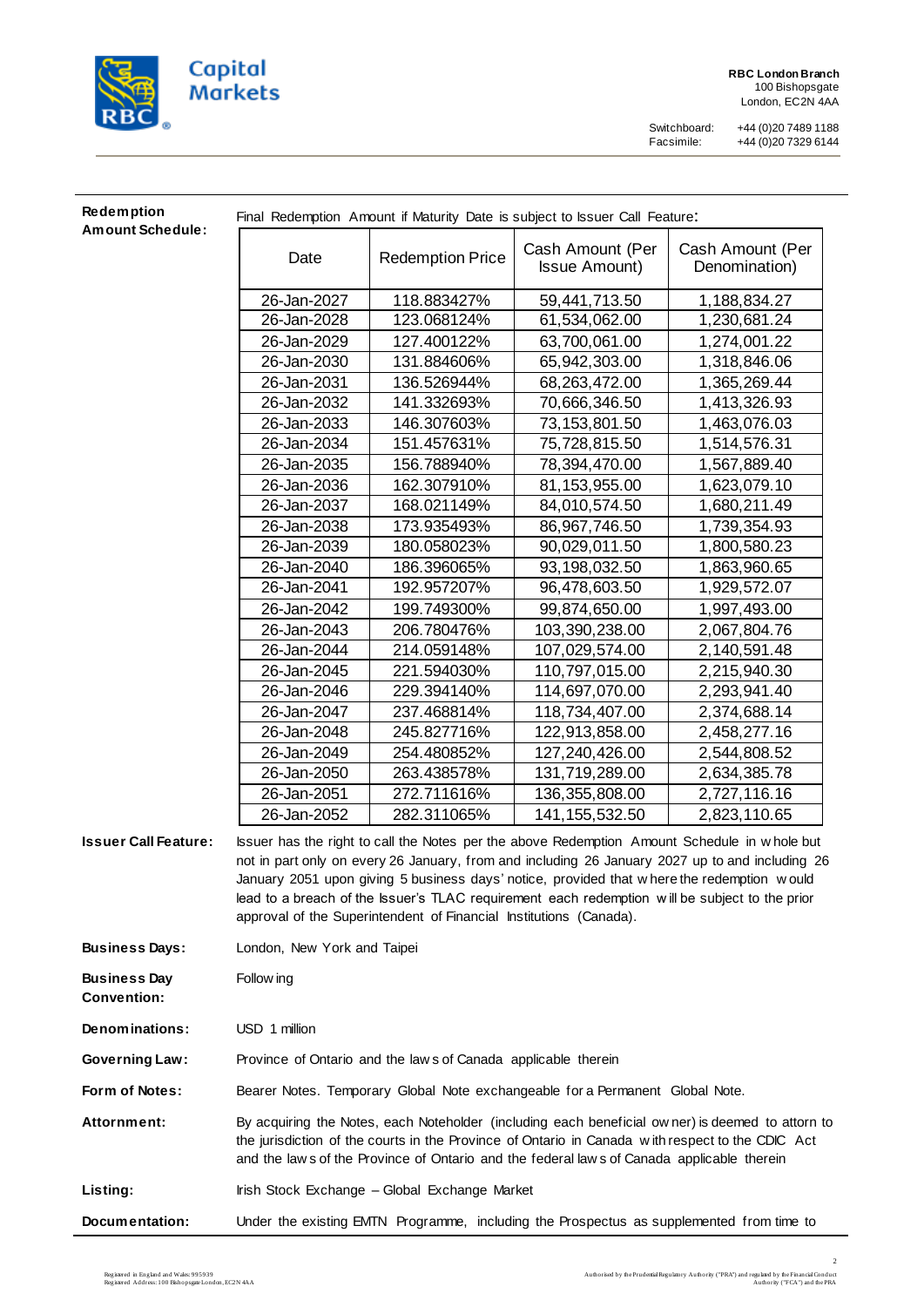

L.

 $\overline{a}$ 

Switchboard: +44 (0)20 7489 1188 Facsimile: +44 (0)20 7329 6144

|                            | time (the "Prospectus")                                                   |
|----------------------------|---------------------------------------------------------------------------|
| Lead Manager:              | RBC Europe Limited                                                        |
| <b>Calculation Agent:</b>  | Royal Bank of Canada, London                                              |
| Settlement:                | Euroclear or Clearstream on a delivery against payment basis              |
| MiFID II Target<br>Market: | Eligible counterparties and professional clients only                     |
| <b>Fees Disclosure:</b>    | Lead Manager will be paid a fee of between 0-30 cents on this transaction |
| Time of execution:         | 08:03 am (London time)                                                    |
| Tefra Rules:               | Tefra D applicable                                                        |
| ISIN:                      | XS1192971684                                                              |

# **OFFERING INFORMATION**

| <b>US Offering Information:</b>          | Thistermsheet is not an offer of securities for sale in the United States. The Notes have not been and<br>will not be registered under the US Securities Act of 1933, as amended (the "Securities Act") or any<br>state securities laws, and may not at any time be offered, pledged, sold or otherwise transferred,<br>directly or indirectly, in the United States or to, or for the account or benefit of, US Persons (as such<br>term is defined in Requlation S under the Securities Act) unless registered under the Securities Act or<br>pursuant to an exemption from such registration.                                                                                                                                        |
|------------------------------------------|-----------------------------------------------------------------------------------------------------------------------------------------------------------------------------------------------------------------------------------------------------------------------------------------------------------------------------------------------------------------------------------------------------------------------------------------------------------------------------------------------------------------------------------------------------------------------------------------------------------------------------------------------------------------------------------------------------------------------------------------|
| <b>Canadian Offering</b><br>Information: | The Noteshave not been and will not be qualified for sale under the securities laws of any province or<br>territory of Canada. Each Dealer has represented and agreed that it has not offered, sold or distributed<br>and will not offer, sell or distribute any securities, directly or indirectly, in Canada or to or for the benefit<br>of any resident of Canada, other than in compliance with applicable securities laws. Each Dealer has<br>also represented and agreed that it has not distributed or delivered and will not distribute or deliver this<br>term sheet, or any other offering material in connection with any offering of the securities, in Canada<br>other than in compliance with applicable securities laws. |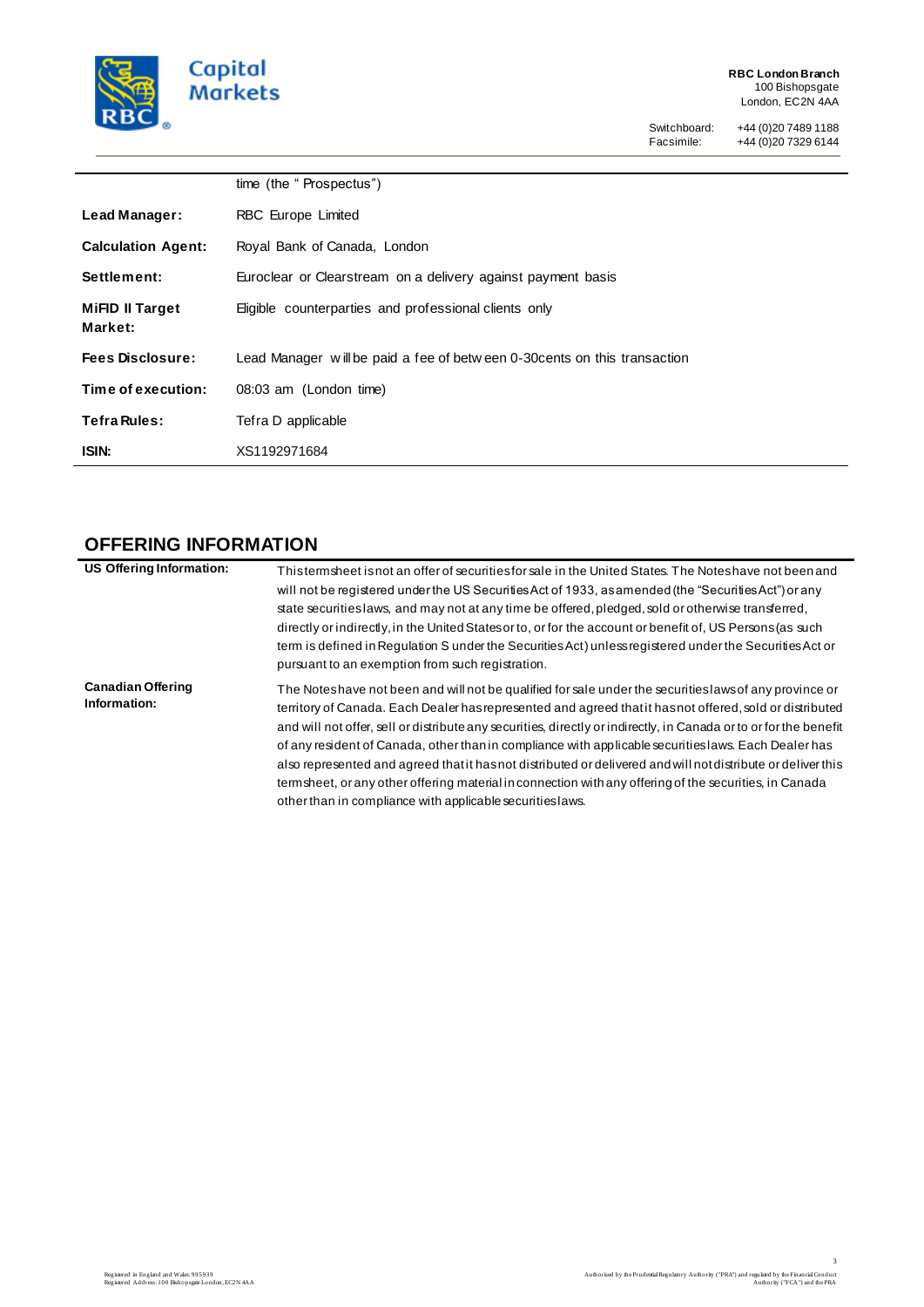

**RBC London Branch** 100 Bishopsgate London, EC2N 4AA

Switchboard: +44 (0)20 7489 1188 Facsimile: +44 (0)20 7329 6144

| <b>EEA Retail Investor Offering</b><br>Information: | The Base Prospectus (as contemplated by the Final Terms of the Notes) has been prepared on the<br>basis that any offer of Notesin any Member State of the European Economic Area ("EEA") which has<br>implemented Regulation (EU) 2017/1129 (the "Prospectus Regulation") will be made pursuant to an<br>exemption under the Prospectus Regulation, as implemented in the Relevant State, from the<br>requirement to publish a prospectus for offers of Notes. Accordingly, the Notes should not be sold or<br>offered, directly or indirectly, to persons in any Relevant State except in circumstances which would not<br>require the publication of a prospectus and any person making or intending to make an offer in that<br>Relevant State of Notes should only do so in circumstances in which no obligation arises for the Issuer<br>or RBC Europe Limited to publish a prospectus pursuant to Article 3 of the Prospectus Regulation or<br>supplement a prospectus pursuant to Article 23 of the Prospectus Regulation in relation to such offer.<br>No recipient of this term sheet is authorized by any person to act in a way which would result in an offer<br>to it being considered to be a placement through an intermediary for the purposes of the Prospectus<br>Regulation.                                                                                                                                                                                                                           |
|-----------------------------------------------------|---------------------------------------------------------------------------------------------------------------------------------------------------------------------------------------------------------------------------------------------------------------------------------------------------------------------------------------------------------------------------------------------------------------------------------------------------------------------------------------------------------------------------------------------------------------------------------------------------------------------------------------------------------------------------------------------------------------------------------------------------------------------------------------------------------------------------------------------------------------------------------------------------------------------------------------------------------------------------------------------------------------------------------------------------------------------------------------------------------------------------------------------------------------------------------------------------------------------------------------------------------------------------------------------------------------------------------------------------------------------------------------------------------------------------------------------------------------------------------------------------------------------------|
|                                                     | The Securities are not intended to be offered, sold or otherwise made available to and should not be<br>offered, sold or otherwise made available to any retail investor in the EEA without an up-to-date<br>PRIIPS KID being in place with the prior written consent of RBC Europe Limited and provided in<br>accordance with the PRIIPS Regulation. For these purposes, a retail investor means a person who is<br>one (or more) of: (i) a retail client as defined in point (11) of Article 4(1) of Directive 2014/65/EU (as<br>amended, "MiFID II"); or (ii) a customer within the meaning of Directive (EU) 2016/97, where that<br>customer would not qualify as a professional client as defined in point (10) of Article 4(1) of MiFID II; or<br>(iii) not a qualified investor as defined in Regulation (EU) 2017/1129. If the aforementioned consent of<br>RBC Europe Limited has not been received then no key information document required by Regulation<br>(EU) No 1286/2014 (asamended, the "PRIIPs Regulation") for offering or selling the Notes or<br>otherwise making them available to retail investors in the EEA has been prepared and therefore<br>offering or selling the Notes or otherwise making them available to any retail investor in the EEA may<br>be unlawful under the PRIIPs Regulation.                                                                                                                                                                                               |
| UK Retail Investor Offering<br>Information:         | The Notes are not intended to be offered, sold or otherwise made available to and should not be<br>offered, sold or otherwise made available to any retail investor in the United Kingdom ("UK"). For these<br>purposes, a retail investor means a person who is one (or more) of: (i) a retail client as defined in point<br>(8) of Article 2 of Regulation (EU) No 2017/565 as it forms part of domestic law by virtue of the<br>European Union (Withdrawal) Act 2018 ("EUWA"); or (ii) a customer within the meaning of provisions of<br>the FSMA and any rules or regulations made under the Financial Services and Markets Act 2000 (the<br>"FSMA") to implement Directive (EU) 2016/97, where that customer would not qualify as a professional<br>client, as defined in point (8) of Article 2(1) of Regulation (EU) No 600/2014 as it forms part of domestic<br>law by virtue of the EUWA; or (iii) as defined in Article 2 of Regulation (EU) 2017/1129 as it forms part<br>of domestic law by virtue of the EUWA. Consequently no key information document ("KID") required by<br>Regulation (EU) No 1286/2014 asit formspart of domestic law by virtue of the EUWA (the "UK PRIIPs<br>Regulation") for offering or selling the Notes or otherwise making them available to retail investors in<br>the EEA or in the UK has been prepared and therefore offering or selling the Notes or otherwise<br>making them available to any retail investor in the UK may be unlawful under the UK PRIIPs<br>Regulation. |
| <b>Additional UK Offering</b><br>Information:       | Each Dealer has represented, warranted and agreed, and each further Dealer appointed under the<br>Programme will be required to represent and agree, that:<br>(a)<br>it has only communicated or caused to be communicated and will only communicate or<br>cause to be communicated an invitation or inducement to engage in investment activity (within the<br>meaning of Section 21 of the FSMA) received by it in connection with the issue or sale of any<br>Securities in circumstances in which Section 21(1) of the FSMA would not, if the Issuer was not an<br>authorized person, apply to the Issuer; and                                                                                                                                                                                                                                                                                                                                                                                                                                                                                                                                                                                                                                                                                                                                                                                                                                                                                                        |
|                                                     | (b)<br>it has complied and will comply with all applicable provisions of the FSMA with respect to<br>anything done by it in relation to any Securities in, from or otherwise involving the United Kingdom.                                                                                                                                                                                                                                                                                                                                                                                                                                                                                                                                                                                                                                                                                                                                                                                                                                                                                                                                                                                                                                                                                                                                                                                                                                                                                                                |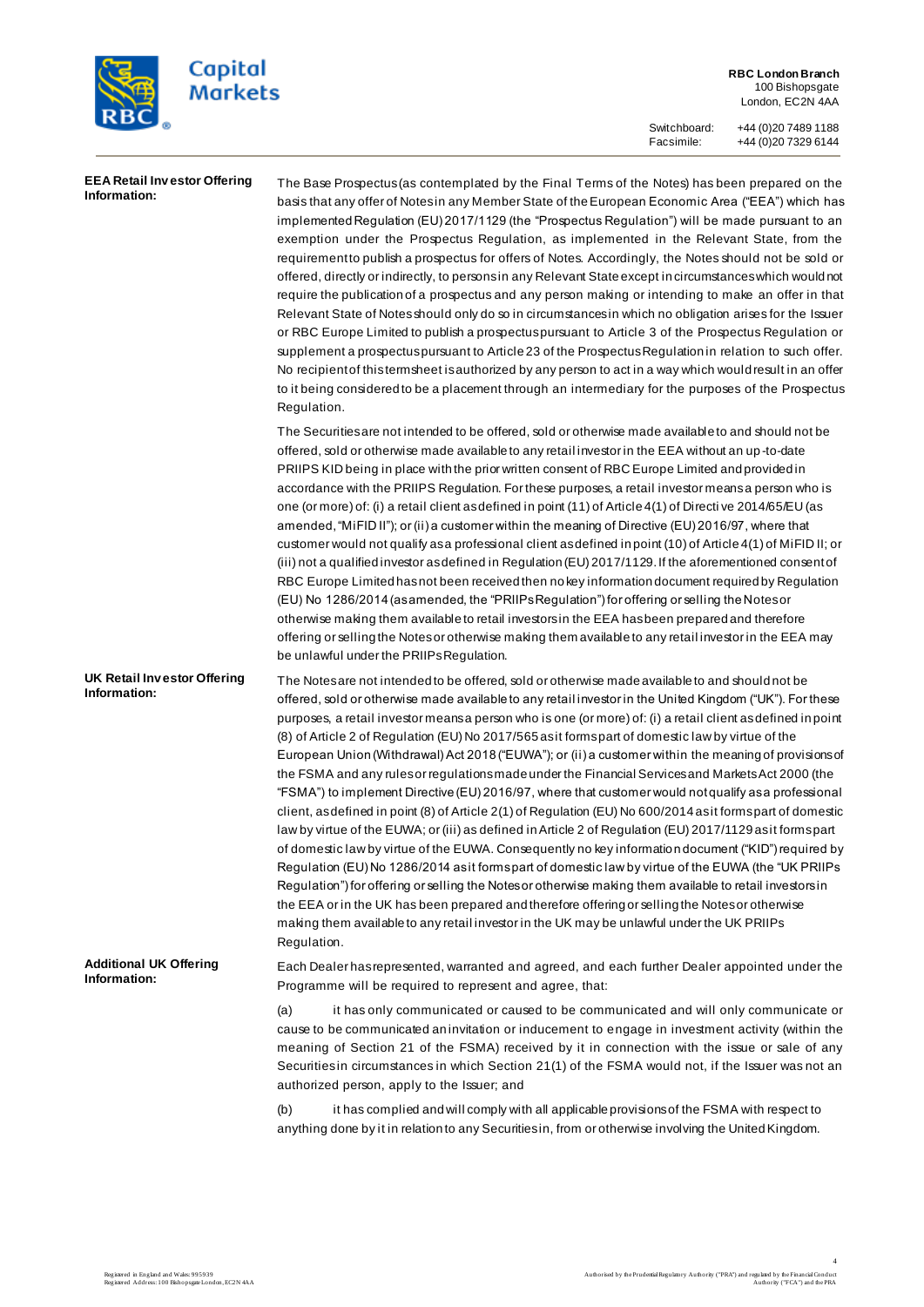

**RBC London Branch** 100 Bishopsgate London, EC2N 4AA

Switchboard: +44 (0)20 7489 1188

Facsimile: +44 (0)20 7329 6144

**Hong Kong Offering Information:**

**Japan Offering Information:** No registration pursuant to Article 4, Paragraph 1 of the Financial Instruments and Exchange Act of Japan (Act No. 25 of 1948, as amended) (the "FIEA") has been made or will be made with respect to the Notes. The Dealer has represented and agreed, and each further Dealer appointed under the Base Prospectus will be required to represent and agree, that it will not offer or sell any Notes, directly or indirectly, in Japan or to, or for the benefit of, any Resident of Japan (as defined under Article 6, Paragraph 1, Item 5 of the Foreign Exchange and Foreign Trade Act (Act No. 228 of 1949, as amended)), or to others for re-offering or resale, directly or indirectly, in Japan or to, or for the benefit of a resident of Japan except pursuant to an exemption from the registration requirements of, and otherwise in compliance with, the FIEA and any other applicable laws, regulations and ministerial guidelines of Japan.

### **WARNING**

The contents of this termsheet have not been reviewed by any regulatory authority in Hong Kong or any other jurisdiction. You are advised to exercise caution in relation to the offer. If you are in any doubt about any of the contents of this termsheet, you should obtain independent professional advice.

This is a structured product which involves derivatives. Do not invest in it unless you fully understand and are willing to assume the risks associated with it. If you are in any doubt about the risks involved in the product, you may clarify with the intermediary or seek independent professional advice.

This termsheet has not been approved by the Securities and Futures Commission in Hong Kong and, accordingly, (i) the Notes (except for Notes which are "structured products" as defined in the Securities and Futures Ordinance (Cap. 571) of Hong Kong (the "SFO")) may not be offered or sold in Hong Kong by means of this termsheet or any other document other than to "professional investors" as defined in the SFO and any rules made thereunder, or in other circumstances which do not result in the termsheet being a "prospectus" as defined in the Companies (Winding Up and Miscellaneous Provisions) Ordinance (Cap. 32) of Hong Kong (the "C(WUMP)O") or which do not constitute an offer to the public within the meaning of C(WUMP)O, and (ii) no person shall issue or possess for the purposes of issue, whether in Hong Kong or elsewhere, any advertisement, invitation or termsheet relating to the Notes which is directed at, or the contents of which are likely to be accessed or read by, the public of Hong Kong (except if permitted to do so under the securities laws of Hong Kong) other than with respect to the Notes which are or are intended to be disposed of only to persons outside Hong Kong or only to "professional investors" as defined in the Securities and Futures Ordinance and any rules made thereunder. For distribution through Hong Kong, Royal Bank of Canada Hong Kong Branch and/or its associates will receive monetary benefits in distributing this product.

**Taiwan Offering Information:** The Securities have not been and will not be registered or filed with, or approved by, the Financial Supervisory Commission of Taiwan and/or other regulatory authority or agency of Taiwan pursuant to relevant securities laws and regulations of Taiwan and may not be issued, offered or sold within Taiwan through a public offering or in circumstances which constitute an offer within the meaning of the Securities and Exchange Act of Taiwan that requires a registration, filing or approval of the Financial Supervisory Commission of Taiwan and/or other regulatory authority or agency of Taiwan. No person or entity in Taiwan has been authorised to offer or sell the Securities in Taiwan.

**Singapore Offering Information:** Each Dealer acknowledges that the Base Prospectus has not been, and will not be, registered as a prospectus with the Monetary Authority of Singapore. Accordingly, each Dealer represents, warrants, and agrees that it has not offered or sold any Notes or caused the Notes to be made the subject of an invitation for subscription or purchase and will not offer or sell any Notes or cause the Notes to be made the subject of an invitation for subscription or purchase, and has not circulated or distributed, nor will it circulate or distribute, the Base Prospectus, this termsheet or any other document or material in connection with the offer or sale, or invitation for subscription or purchase, of any Notes, whether directly or indirectly, to any person in Singapore other than (a) to an institutional investor (as defined in Section 4A of the SFA) pursuant to Section 274 of the SFA, (b) to a relevant person (as defined in Section 275(2) of the SFA) pursuant to Section 275(1) of the SFA, or to any person pursuant to Section 275(1A) of the SFA and in accordance with the conditions specified in Section 275 of the SFA or (c) otherwise pursuant to, and in accordance with the conditions of, any other applicable provision of the SFA.

> Where the Notes are subscribed or purchased under Section 275 of the SFA by a relevant person which is: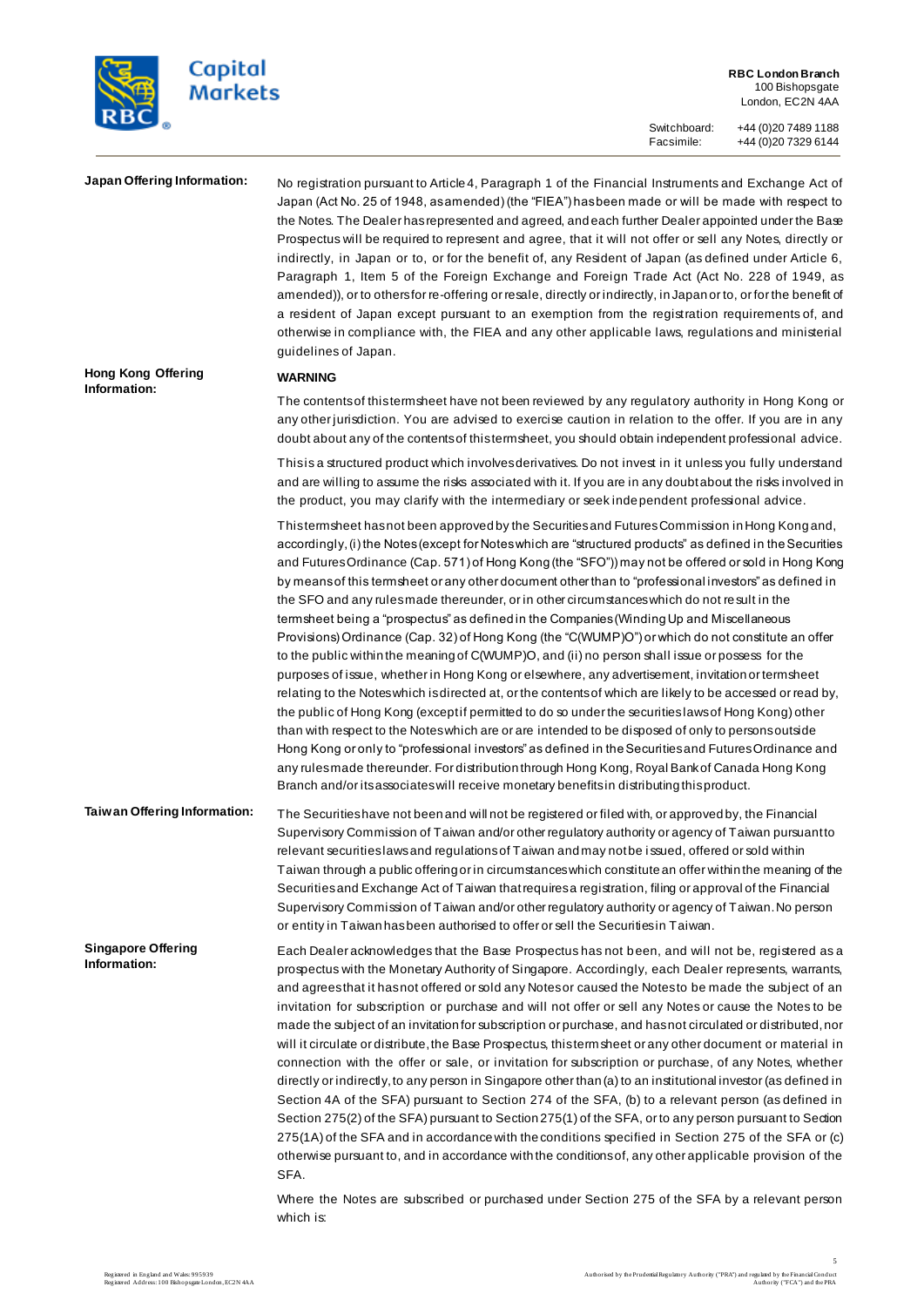

Switchboard: +44 (0)20 7489 1188 Facsimile: +44 (0)20 7329 6144

(a) a corporation (which is not an accredited investor (as defined in Section 4A of the SFA) the sole business of which is to hold investments and the entire share capital of which is owned by one or more individuals, each of whom is accredited investor; or

(b) a trust (where the trustee is not an accredited investor) whose sole purpose is to hold investments and each beneficiary is an individual who is an accredited investor, securities or securities-based derivative contracts (each term as defined in Section 2(1) of the SFA) of that corporation or the beneficiaries' rights and interest (howsoever described) in that trust shall not be transferred within 6 months after that corporation or that trust has acquired the Notes pursuant to an offer made under Section 275 of the SFA except:

(i) to an institutional investor or to a relevant person or to any person arising from an offer referred to in Section 275(1A) or Section 276(4)(i)(B) of the SFA;

(ii) where no consideration is or will be given for the transfer;

(iii) where the transfer is by operation of law;

(iv) as specified in Section 276(7) of the SFA; or

(v) as specified in Regulation 37A of the Securities and Futures (Offers of Investments) (Securities and Securities–based Derivatives Contracts) Regulations 2018 of Singapore.

Notification under Section 309B(1)(c) of the Securities and Futures Act (Chapter 289) of Singapore, as modified or amended from time to time (the "SFA") - The W&C Securities shall be (i) prescribed capital markets products (as defined in the Securities and Futures (Capital Markets Products) Regulations 2018) and (ii) Excluded Investment Products (as defined in MAS Notice SFA 04-N12: Notice on the Sale of Investment Products and MAS Notice FAA-N16: Notice on Recommendations on Investment Products).

# **SALES RESTRICTIONS AND DISCLAIMERS**

| <b>On-sales of Notes:</b>                  | In addition to the specific restrictions in relation to offers in the EEA and United Kingdom, Switzerland<br>and Canada stated above, any on-sales, subsequent offer or buy back of the Notes should only be<br>made in accordance with any applicable law and regulation. In particular any applicable securities<br>laws or regulations relating to the requirement for a prospectus or other prescribed disclosure or any<br>requirement to conduct suitability or appropriateness assessments and any requirement regarding<br>the disclosure of commissions and/or fees and/or non monetary benefits paid or received should be<br>complied with.                                                                                                                                                                                                                                                                                                                                                                                                                        |
|--------------------------------------------|-------------------------------------------------------------------------------------------------------------------------------------------------------------------------------------------------------------------------------------------------------------------------------------------------------------------------------------------------------------------------------------------------------------------------------------------------------------------------------------------------------------------------------------------------------------------------------------------------------------------------------------------------------------------------------------------------------------------------------------------------------------------------------------------------------------------------------------------------------------------------------------------------------------------------------------------------------------------------------------------------------------------------------------------------------------------------------|
| <b>Conflict of Interest</b><br>Disclosure: | RBC Europe Limited ("RBCEL") formspart of a major banking group. It is therefore possible that<br>RBCEL or one of its subsidiaries or affiliates or one of their officers, employees, representatives or<br>agents (together "the Bank Group") or another client of the Bank Group may have interests,<br>relationships and/or arrangements that give rise to conflicts of interest in relation to business that is<br>transacted with you. Members of the Bank Group may perform a variety of roles in connection with<br>the issuance. The Issuer, Dealer or their affiliates may act as the Calculation Agent and may<br>undertake hedging activity which may have an adverse impact on the value of the Notes. The Issuer,<br>Dealer or their affiliates may also from time-to-time provide market prices that are utilised in<br>calculating the Reference Index, as such, these determinations may affect the value of the notes<br>being issued. Any conflicts of interest will be managed in accordance with The Bank Group's<br>established policies and procedures. |
| <b>Fee Disclosure:</b>                     | The Issue Price may include a fee or commission payable to a distributor or third party, such a fee or<br>commission will be determined by a number of factors including but not limited to maturity of the<br>note, hedging costs and legal fees. Further details in respect of the fee or commission are available<br>upon request.                                                                                                                                                                                                                                                                                                                                                                                                                                                                                                                                                                                                                                                                                                                                         |
| Use of LIBOR:                              | ICE BENCHMARK ADMINISTRATION LIMITED MAKES NO WARRANTY, EXPRESSOR IMPLIED,<br>EITHER AS TO THE RESULTS TO BE OBTAINED FROM THE USE OF ICE LIBOR AND/OR THE<br>FIGURE AT WHICH ICE LIBOR STANDS AT ANY PARTICULAR TIME ON ANY PARTICULAR<br>DAY OR OTHERWISE. ICE BENCHMARK ADMINISTRATION LIMITED MAKES NO EXPRESS OR                                                                                                                                                                                                                                                                                                                                                                                                                                                                                                                                                                                                                                                                                                                                                         |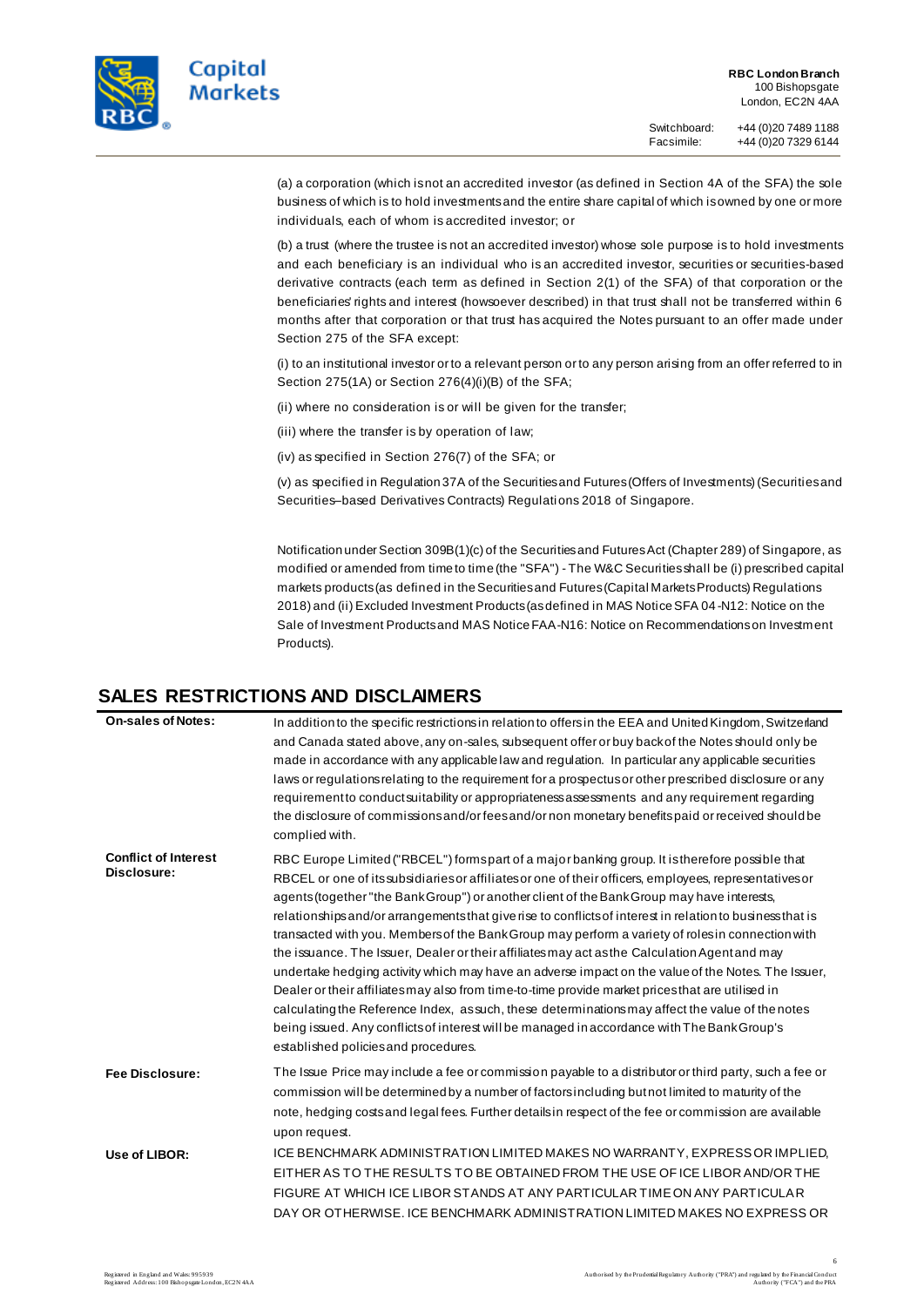

**RBC London Branch** 100 Bishopsgate London, EC2N 4AA

Switchboard: +44 (0)20 7489 1188 Facsimile: +44 (0)20 7329 6144

# IMPLIED WARRANTIES OF MERCHANTABILITY OR FITNESS FOR A PARTICULAR PURPOSE IN RESPECT OF ANY USE OF ICE LIBOR.

# **RISK INFORMATION Issuer Risk:** Investors bear the issuer risk. The investment instrument's value is dependent not only on the development of the underlying, but also on the creditworthiness of the issuer, which may vary over the term of the structured product. The ratings of the Issuer noted above reflect the independent opinion of the rating agencies as to the safety of payments of principal and interest. These ratings are not a guarantee of credit quality. The ratings do not take into consideration any risk associated with fluctuations in the market value of this instrument, or where factors other than the Issuer's credit quality determine the level of principal and interest payments. Liquidity Risk: The investor should be prepared to hold this note until maturity should it not be called or terminated early, if such option exists, by the Issuer. The Dealer will, however, use its reasonable endeavours to provide liquidity to the Note (either directly or through an affiliate) but is not obliged to do so and may stop providing liquidity at any time without notice. The price at which you purchase the Note includes selling commissions paid by the Dealer and hedging costs and profits that the Dealer or its affiliates expect to incur or realize. These selling commissions, costs and profits will reduce the secondary market price, if any secondary market develops, for the Note. As a result, you may experience an immediate and substantial decline in the value of your notes on the issue date. **Suitability:** This document is being provided to you based on our reasonable belief that you are a sophisticated institutional investor that is capable of assessing the merits and risks of the matters discussed herein. Institutions referencing this document or extracting information from this document with which to advise their clients will need to ensure that the information satisfies their local jurisdictional requirements and applicable securities laws for conducting business with private and /or retail clients.